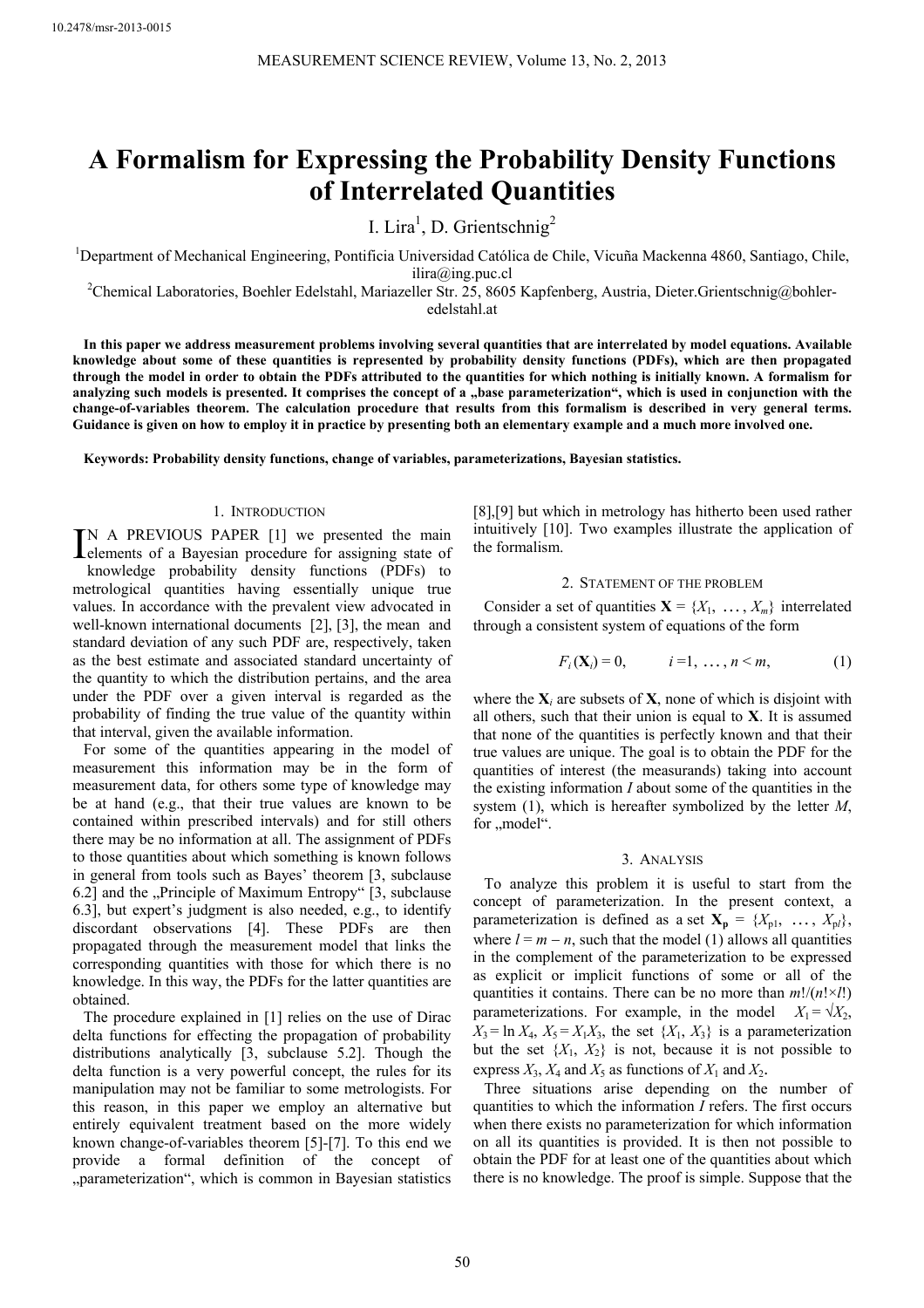available information refers to less than *l* quantities and that it is precise, so that these quantities become known constants. The model (1) then turns into a **"**regular" underdetermined system of equations, from which no unique values of all unknowns can be found. This is true *a fortiori* if the information is imprecise (i.e., if for less than *l* quantities only probability distributions rather than their exact values are given).

The second situation is frequently encountered in metrological practice. It occurs when there is information on just the *l* quantities of a certain parameterization  $X_b = \{X_{b1},$  $K_{\text{b}}$ , henceforth called the *base parameterization*, such that their joint PDF, denoted by  $f_{\bf{b}}(\xi_{\bf{b}} | I)$ , is either given or can be constructed by duly processing the available information (as explained, e.g., in section 3 of [1]). Here, the symbol **ξb** designates the set of variables that represent the possible values of the quantities  $X_b$ . In this case, the PDF for the quantities in any other parameterization  $X_p$  can be obtained from the change-of-variables theorem

$$
f_{\mathbf{p}}(\xi_{\mathbf{p}}|I,M) = |J_{\mathbf{p}\mathbf{b}}| \times f_{\mathbf{b}} [\mathbf{G}_{\mathbf{b}}(\xi_{\mathbf{p}})|I], \tag{2}
$$

where the *l* functions  $G_b$  are defined by

$$
X_{\mathbf{b}k} = G_{\mathbf{b}k}(\mathbf{X}_{\mathbf{p}}), \qquad k = 1, \ldots, l \tag{3}
$$

and

$$
J_{\rm pb} = \frac{\left| \partial G_{\rm b}(\xi_{\rm p}) \right|}{\partial \xi_{\rm p}}
$$
 (4)

is the determinant of the Jacobian matrix of the transformation. The symbols standing for **"**, given *I*" and  $\mu$ given *I* and *M*" in the arguments of the PDFs have been added for clarity; they may be dropped in practice, as in section 5 below. The functions  $G_b$  (which need not be explicit) are obtained from the model (1); they are assumed to be differentiable at least once within the domains of interest of the quantities in the base parameterization. Equation (2) needs to be modified if the mapping  $X_b = G_b(X_a)$  is not one-to-one in all quantities, but this brings about only a formal complication that is of no interest to our exposition. Note that the intersection of  $X_b$  and  $X_p$ may or may not be empty.

In this second situation the *l* quantities forming the base parameterization are frequently called *input* quantities. Similarly, the *n* quantities completely unknown originally are called *output* quantities, some or all of which may be the measurands. Their joint PDF may be obtained by including the output quantities in the above-mentioned parameterization  $X_p$ . Provided the latter also contains quantities that are not measurands, subsequent integration of the PDF  $f_p(\xi_p | I, M)$  over these quantities is required.

Finally, in the third situation information exists on more than *l* quantities. It is easily seen that in this case one can use the change-of-variables theorem with different choices of  $X_b$ , leading to different PDFs  $f_p(\xi_p | I, M)$  for any fixed parameterization  $X_p$ . This means that there is more than enough information. Either some of it must be discarded in order to keep just a single base parameterization (and consequently, a single PDF for any parameterization  $X_p$ ) or

some compromise must be reached if all information is to be retained. (The same may happen in case information is provided on all quantities of a set of size *l* that is not a parameterization. For example, in the model  $X_1 = \sqrt{X_2}$ ,  $X_3 = \ln X_4$ ,  $X_5 = X_1 X_3$ , providing information on both  $X_1$  and *X*2 would be more than enough with respect to these two quantities, but still not sufficient to establish the PDFs for  $X_3$ ,  $X_4$  and  $X_5$ . So this would, in fact, represent a situation of the first type.) The case of more than enough information is of interest in metrology, but it will not be addressed in the examples below.

#### 4. ONE OUTPUT QUANTITY

The GUM [2] and its Supplement 1 [3] address explicit measurement models of the form

$$
X_m = F(\mathbf{X_b}),\tag{5}
$$

where the single measurand  $X_m$  is initially completely unknown and the information *I* pertains only to the input quantities in the base parameterization  $X_b = \{X_1, \ldots, X_{m-1}\}.$ These models are easily handled with the present formalism. Indeed, by setting, e.g.,  $\mathbf{X}_p = \{X_1, \dots, X_{m-2}, X_m\}$ , (5) may be (partially) inverted according to

$$
X_i = G_i(X_i), \t i = 1, ..., m-2,
$$
 (6)

$$
X_{m-1} = G_{m-1} (X_1, \ldots, X_{m-2}, X_m).
$$
 (7)

Then (2) yields

$$
f_p(\xi_p|I,M) = \left| \frac{\partial G_{m-1}}{\partial \xi_m} \right| \times f_b(\xi_1,\ldots,\xi_{m-2},G_{m-1}|I). \tag{8}
$$

Similar equations are obtained by choosing other parameterizations  $\mathbf{X}_p$  that contain  $X_m$ .

### *A. Example*

As an example, suppose the model is

$$
X_3 = \frac{X_2}{X_1} \tag{9}
$$

and let the base parameterization be  $X_b = \{X_1, X_2\}$ . We then have, with  $\mathbf{X}_n = \{X_1, X_3\}$ ,

$$
f_{1,3}\left(\xi_1,\xi_3\big|I,M\right) = \left|\xi_1\right|f_{1,2}\left(\xi_1,\xi_1\xi_3\big|I\right) \tag{10}
$$

or, with  $X_p = \{X_2, X_3\}$ ,

$$
f_{2,3}(\xi_2, \xi_3 | I, M) = \frac{|\xi_2|}{\xi_3^2} f_{1,2} \left( \frac{\xi_2}{\xi_3}, \xi_2 | I \right). \tag{11}
$$

The PDF for the measurand  $X_3$  can now be obtained by marginalizing either of these two equations. Seemingly different but mathematically identical expressions for  $f_3(\xi_3 | I, M)$  are obtained.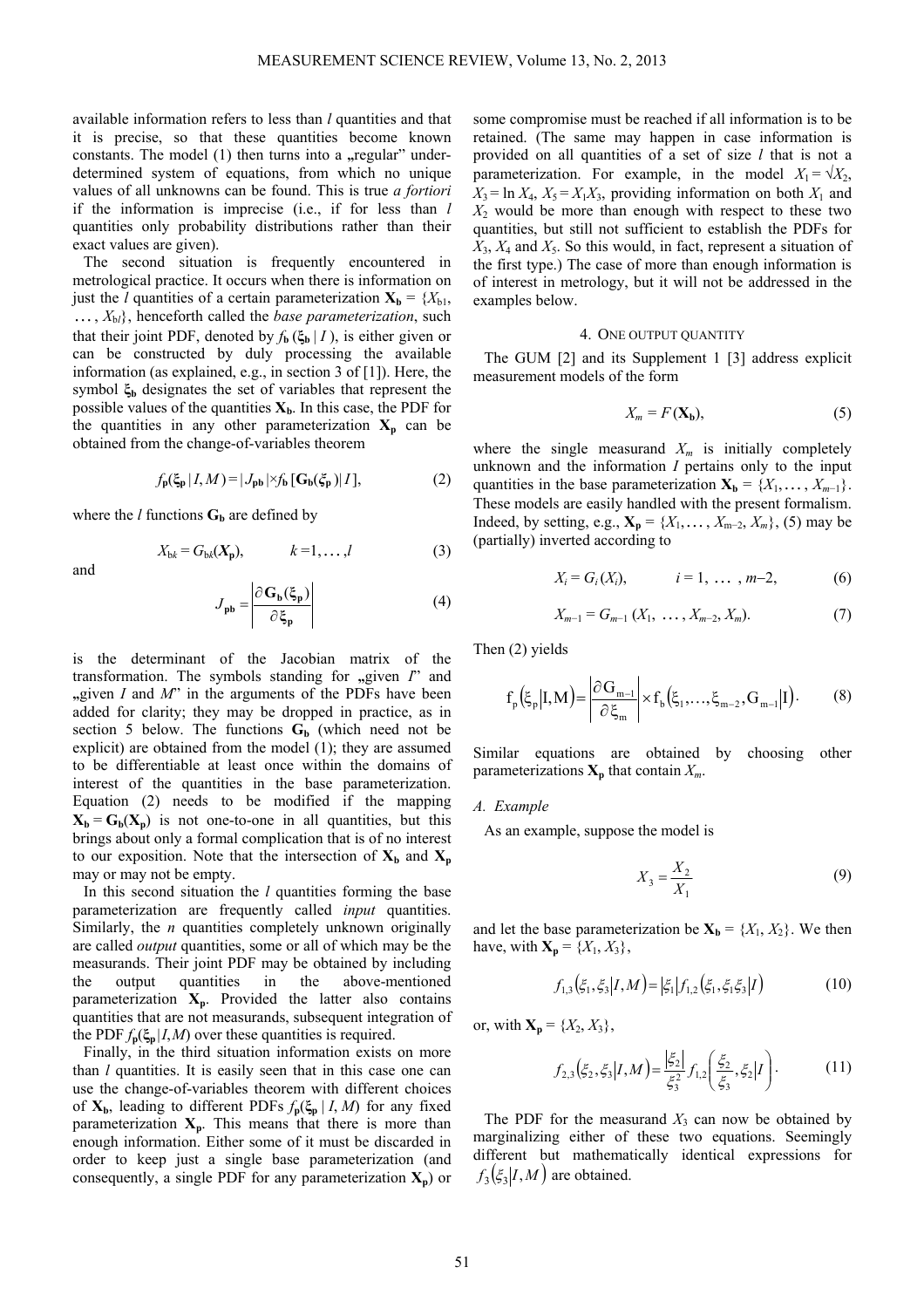Incidentally, it is easily shown that by integrating (10) and (11) with respect to  $\zeta_3$  one gets  $f_1(\zeta_1 | I, M) = f_1(\zeta_1 | I)$  and  $f_2(\xi_2 | I, M) = f_2(\xi_2 | I)$ , meaning that the model does not increase the state of knowledge about those quantities belonging to the base parameterization.

## *B. Numerical illustration*

To illustrate, suppose (as in [10]) that  $X_3$  is the length of a gauge block at a reference temperature  $T_0$ , that  $X_2$  is its length at temperature *T* and that  $X_1$  is equal to  $1 + \alpha(T - T_0)$ , where  $\alpha$  is the linear thermal expansion coefficient. The information *I* consists of knowing that  $\alpha$  is contained within an interval of width *w* centered at the value *a*, and that the mean of *N* direct measurements of  $X_2$  is  $x_2$  with standard deviation *s*2. For simplicity, assume that *T* is measured with negligible uncertainty, so that it becomes perfectly known.

Since the information about  $X_1$  is independent from that about  $X_2$ , the joint PDF for these two quantities is equal to the product of their individual PDFs,  $f_1(\xi_1 | I)$  and  $f_2(\xi_2 | I)$ . The former is a rectangular distribution of width  $w(T-T_0)$ centered at  $1+a(T-T_0)$  [3, paragraph 6.4.2] while the latter may be taken as a *t*-distribution with location parameter  $x_2$ , scale parameter  $s_2 / \sqrt{N}$  and  $N-1$  degrees of freedom [3, paragraph 6.4.9]. Fig.1. shows the PDF for  $X_3$  that results from the numerical integration of  $f_{1,3}(\xi_1,\xi_3 | I,M)$  over  $\xi_1$ , or of  $f_{2,3}(\xi_2,\xi_3 | I,M)$  over  $\xi_2$ , when  $T-T_0 = 5$  K,  $a = 12 \times 10^{-6}$  K<sup>-1</sup>,  $w = 10^{-6}$  K<sup>-1</sup>, *N* = 5,  $x_2$  = 50.0030 mm and  $s_2$  = 0.0016 mm. The mean and standard deviation of this PDF are  $x_3$  = 50.0000 mm and  $u_3$  = 0.0010 mm, respectively.

It is worth mentioning that the recommendation in [3] about the use of a *t*-distribution follows from Bayes' theorem and the assumption that the data are generated in accordance with a Gaussian random process of unknown mean and variance. The latter then becomes a further quantity that does not enter into any parameterization because it does not appear in the measurement model. This is in contrast to the concept of parameterization as used in  $[10]$ .



Fig.1. Probability density function for the length of a gauge block  $X_3 = X_2/X_1$  given information about  $X_2$  and  $X_1$ .

#### 5. EXAMPLE: MEASUREMENT OF FLOW RATE

An analytically more complicated example, but conceptually just as simple, is similar to the one considered in subsection 4.3 of [1]. The model consists of the Darcy-Weisbach and Colebrook-White equations, which are commonly used for determining pipe-flow resistance in fully developed, steady state and incompressible flow within a pipe running full, see e.g., [11]. Consider a straight segment of a circular pipe of length *L* and diameter *D* inside which a fluid moves with average (bulk) velocity *V*. The pressure drop between the two ends of the segment is given by

$$
\Delta p = \lambda \frac{\rho V^2 L}{2D},\tag{12}
$$

where  $\lambda$  is the dimensionless Darcy-Weisbach friction factor and  $\rho$  is the density of the fluid. The friction factor depends on the flow regime and on the material of the pipe through its internal roughness  $\varepsilon$ . In case the Reynolds number  $Re = V D \rho / \mu$  is greater than about 4000, where  $\mu$  is the dynamic viscosity of the fluid, the flow is turbulent. One then obtains the friction factor from the (implicit) Colebrook-White equation

$$
\frac{1}{\sqrt{\lambda}} = -2\log_{10}\left(\frac{2.51}{\text{Re}\sqrt{\lambda}} + \frac{\varepsilon}{3.7D}\right). \tag{13}
$$

Normally, these two equations are used for establishing the power needed by the prime mover to overcome the pressure loss in the design stage of a piping system. In this application, if the properties of the fluid are regarded as perfectly known, the base parameterization is the set  $\{V, D, \varepsilon\}$  and the measurand is the pressure drop along a unit length of pipe. But if the system is already in place, the same equations provide a means for measuring the volumetric flow rate *Q* through the duct. Thus, the mass flow rate  $\dot{m} = \rho Q$  can be obtained in an alternative manner to direct measurement, e.g., by a vortex mass flowmeter [12]. The volumetric flow rate is given by

$$
Q = VA,\tag{14}
$$

where  $A = \pi D^2/4$  is the pipe's cross-section. In this situation the base parameterization is the set  $\{L, D, \Delta p, \varepsilon\}.$ 

Table 1. Equivalence of symbols for the quantities in the flow rate example.

| Quantity<br>New symbol |       |  |  |  |  |
|------------------------|-------|--|--|--|--|
| L                      | $X_1$ |  |  |  |  |
| D                      | $X_2$ |  |  |  |  |
|                        | $X_3$ |  |  |  |  |
| λ                      | $X_4$ |  |  |  |  |
| $\Delta p$             | $X_5$ |  |  |  |  |
| $\mathcal E$           | $X_6$ |  |  |  |  |
|                        | X-    |  |  |  |  |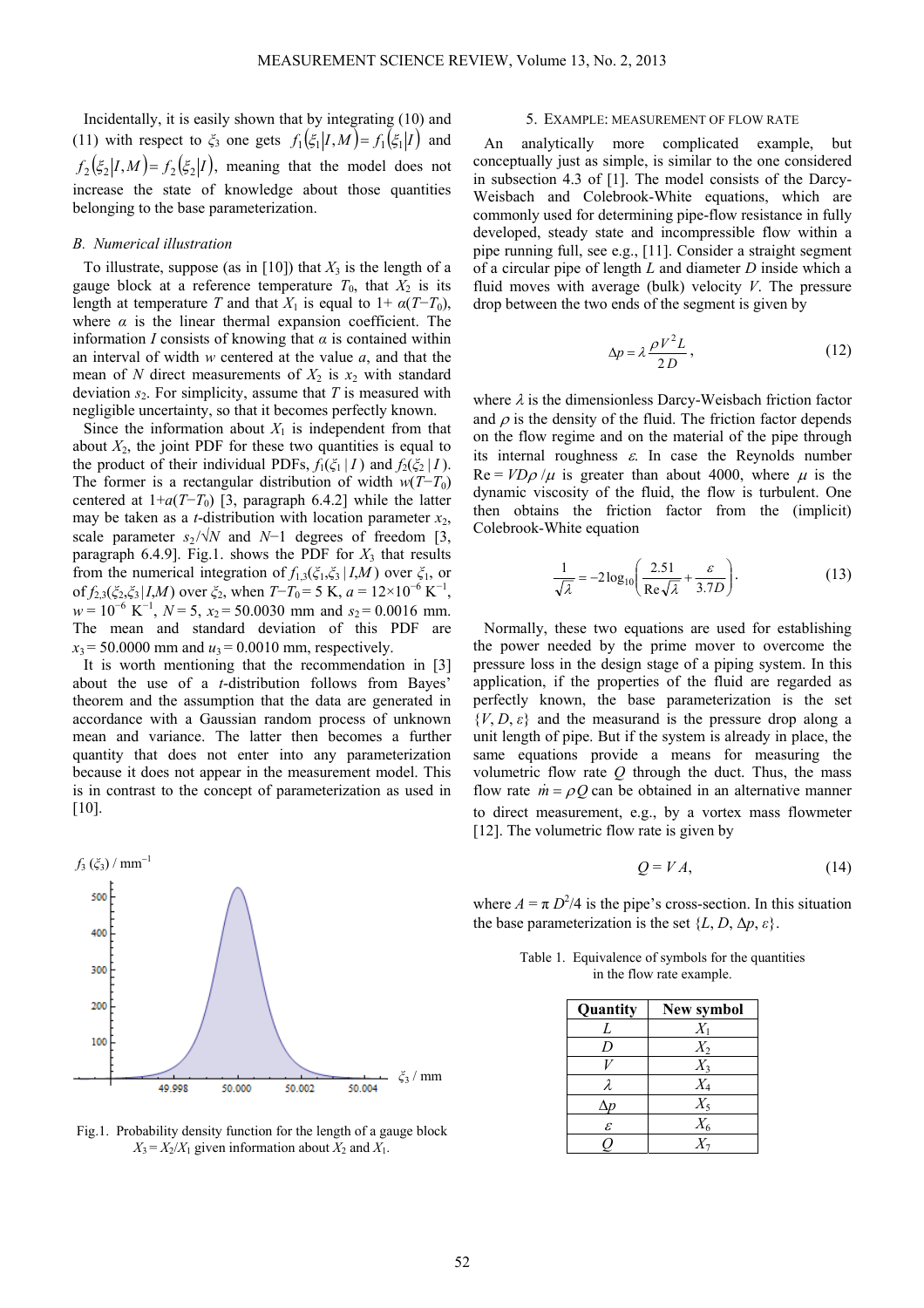Let us analyze this second scenario where, for simplicity, the symbols for the relevant quantities are redefined as shown in Table 1. The model then becomes

$$
X_5 = a \frac{X_1 X_3^2 X_4}{X_2},\tag{15}
$$

$$
\frac{1}{\sqrt{X_4}} = -2\log_{10}\left(\frac{b}{X_2 X_3 \sqrt{X_4}} + \frac{X_6}{c X_2}\right),\tag{16}
$$

and

$$
X_7 = d X_2^2 X_3, \t\t(17)
$$

where  $a = \rho/2$ ,  $b = 2.51\mu/\rho$ ,  $c = 3.7$  and  $d = \pi/4$ . (The fluid's properties are regarded as perfectly known.)

Let the base parameterization be  $X_b = \{X_1, X_2, X_5, X_6\}.$ Several parameterizations can now be chosen, as long as they contain the measurand  $X_7$ . For example, choosing  $X_p =$  ${X_1, X_2, X_4, X_7}$  gives

$$
f_{1,2,4,7}(\xi_1, \xi_2, \xi_4, \xi_7) = J \times f_{1,2,5,6}(\xi_1, \xi_2, G_5, G_6), \quad (18)
$$

where

$$
G_5 = \frac{a}{d^2} \frac{\xi_1 \xi_4 \xi_7^2}{\xi_2^5},\tag{19}
$$

$$
G_6 = c \xi_2 \left( 10^{-1/(2\sqrt{\xi_4})} - \frac{bd \xi_2}{\sqrt{\xi_4 \xi_7}} \right),
$$
 (20)

and

$$
J = \left| \frac{\partial G_5}{\partial \xi_4} \frac{\partial G_6}{\partial \xi_7} - \frac{\partial G_5}{\partial \xi_7} \frac{\partial G_6}{\partial \xi_4} \right| = \frac{ac \ln 10}{2d^2} \frac{\xi_1 \xi_7}{\xi_2^4 \sqrt{\xi_4}} 10^{-1/(2\sqrt{\xi_4})}. (21)
$$

## *A. Available information*

Suppose estimates  $x_2$  for the diameter and  $x_6$  for the roughness of a pipe are available, with associated standard uncertainties  $u_2$  and  $u_6$ , respectively. Inside the pipe flows a liquid whose density and viscosity are known with negligible uncertainty. The pressure drop along a straight part of the duct is measured, giving the estimate  $x<sub>5</sub>$  with standard uncertainty  $u_5$ . Finally, the distance  $x_1$  between the pressure gauges is also measured with standard uncertainty  $u_1$ . All these estimates are obtained independently of one another. According to the "Principle of Maximum Entropy", it is then reasonable to assign univariate Gaussian PDFs to  $X_1, X_2, X_5$  and  $X_6$ . We restrict the calculation to the case where the ratios  $x_i/u_i$  are reasonably large, say greater than three. This enables us to formally extend the support of all four quantities to the whole real line [13]. We then have

$$
f_{1,2,4,7}(\xi_1, \xi_2, \xi_4, \xi_7) = J \times f_1(\xi_1) f_2(\xi_2) f_5(G_5) f_6(G_6), \quad (22)
$$

where

$$
f_i(\xi_i) = \frac{1}{\sqrt{2\pi}u_i} \exp\left(-\frac{1}{2}\frac{(\xi_i - x_i)^2}{u_i^2}\right), \quad i = 1, 2,
$$
 (23)

$$
f_i(G_i) = \frac{1}{\sqrt{2\pi}u_i} \exp\left(-\frac{1}{2}\frac{(G_i - x_i)^2}{u_i^2}\right), \quad i = 5,6
$$
 (24)

and where *J*,  $G_5$  and  $G_6$  are as above.

In these circumstances, integration over *ξ*1 can be performed analytically. The result is

$$
f_{2,4,7}(\xi_2, \xi_4, \xi_7) = H \times K \times f_2(\xi_2) f_6(G_6), \tag{25}
$$

where

$$
H = \frac{ac \ln 10}{2d^2} \times \frac{\xi_7 10^{-1/(2\sqrt{\xi_4})}}{\xi_2^4 \sqrt{\xi_4}},
$$
 (26)

$$
K = \exp\left(-\frac{1}{2}\frac{(k x_1 - x_5)^2}{k^2 u_1^2 + u_5^2}\right) \times \frac{u_5^2 x_1 + k u_1^2 x_5}{\sqrt{2\pi} (k^2 u_1^2 + u_5^2)^{3/2}},
$$
 (27)

and

$$
k = \frac{a}{d^2} \frac{\xi_4 \xi_7^2}{\xi_2^5} \,. \tag{28}
$$

However, the integrations over 
$$
\xi_2
$$
 and  $\xi_4$  to obtain the marginal PDF  $f_7(\xi_7)$  for the measured  $X_7$  have to be carried out numerically. If desired, the PDF  $f_4(\xi_4)$  for the friction factor  $X_4$  can be obtained likewise.



Fig.2. The solid line is the PDF for the volumetric flow rate  $X_7$  of water in a pipe. The histogram is its numerical approximation computed by Monte Carlo integration. The dashed line is a Gaussian PDF with the same mean and standard deviation.

## *B. Results*

As an illustration, suppose the fluid is water at  $22^{\circ}$ C, for which  $\rho$  = 998 kg/m<sup>3</sup> and  $\mu$  = 959×10<sup>-6</sup> Pa s, flowing inside a pipe of diameter  $x_2 = 10$  cm and roughness  $x_6 = 150$  µm. The pressure drop over the distance  $x_1 = 10$  m is found to be  $x_5 = 1180$  Pa. Assume that the associated standard uncertainties are equal to one tenth of the corresponding estimates. The PDF  $f_7(\xi_7)$  is depicted by the solid line in Fig.2. Its mean is  $x_7 = 0.0080$  m<sup>3</sup>/s and its standard deviation is  $u_7 = 0.0022 \text{ m}^3/\text{s}$ . Its skewness reflects the strong nonlinearity of the model (15)-(17). For comparison, the dashed line in Fig.2. shows a Gaussian PDF with the same mean and standard deviation.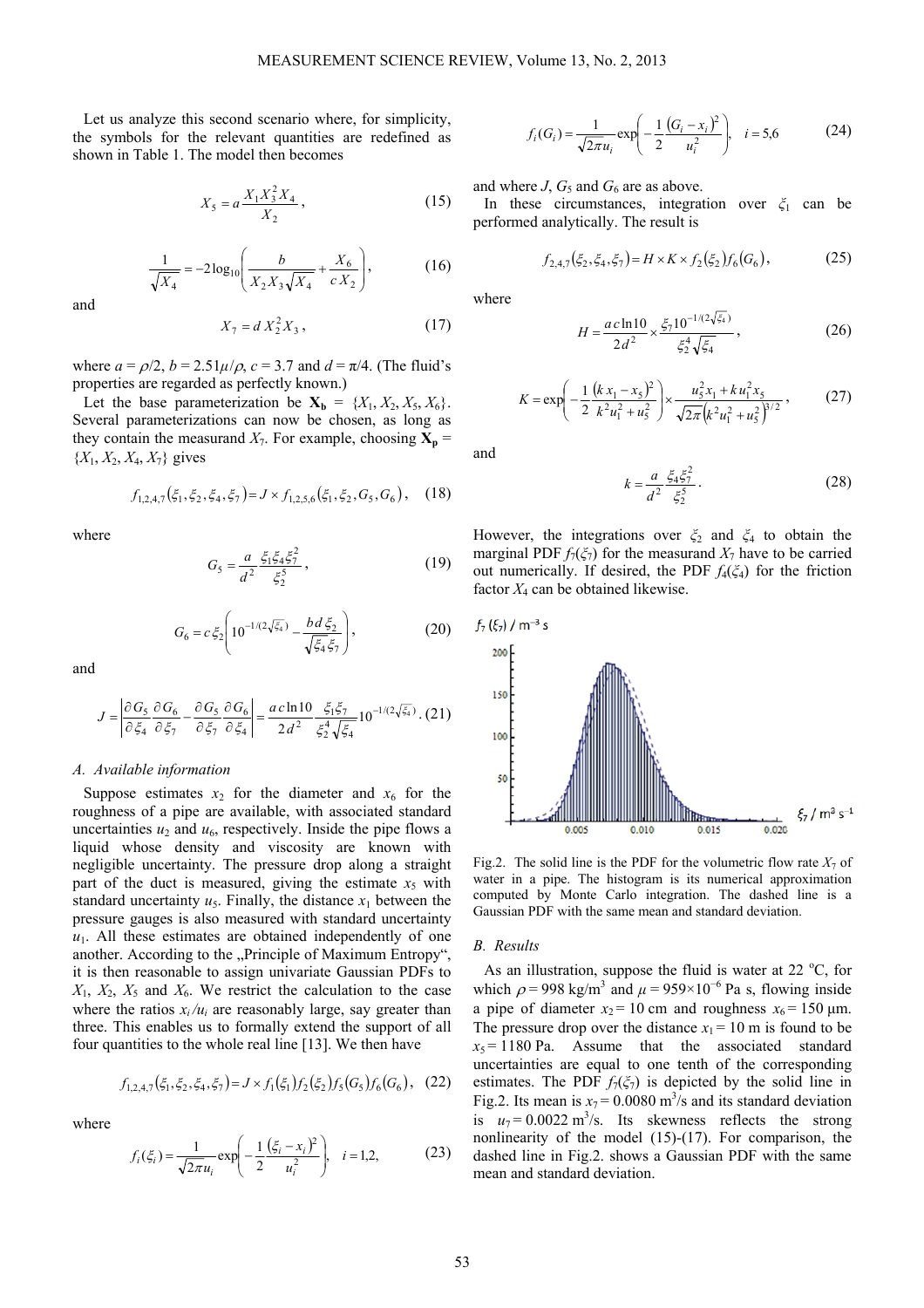The estimate  $x_7$  allows calculating the velocity as  $x_3 = 4 x_7/(\pi x_2^2) = 1.02$  m/s, giving a Reynolds number greater than  $10<sup>5</sup>$ . Therefore, the flow is fully turbulent, so the use of  $(16)$  is justified.

## *C. Integration by Monte Carlo*

The Monte Carlo integration method proposed in Supplements 1 and 2 to the GUM [3],[14] can also be employed for finding a numerical approximation to  $f_7(\xi_7)$ . This method is entirely equivalent to applying the changeof-variables theorem. It is to be preferred, however, in instances that are too difficult to be addressed by analytical or numerical integration, e.g., if the number of variables is too large. In the present case the Monte Carlo method proceeds by sampling values *ξ*1, *ξ*2, *ξ*5 and *ξ*6 from the corresponding PDFs. The values

$$
\xi_4 = \left[ -2\log_{10} \left( \frac{b\sqrt{a\,\xi_1}}{\xi_2\sqrt{\xi_2\,\xi_5}} + \frac{\xi_6}{c\,\xi_2} \right) \right]^{-2},\tag{29}
$$

$$
\xi_3 = \left(\frac{\xi_2 \xi_5}{a \xi_1 \xi_4}\right)^{1/2},\tag{30}
$$

and

$$
\xi_7 = d \xi_2^2 \xi_3 \tag{31}
$$

are then computed and the process is repeated a large number of times. The relative frequency of the  $\zeta_7$  values obtained after one million repetitions is shown by the histogram in Fig.2., confirming that it is an excellent numerical approximation to the PDF  $f_7(\xi_7)$ .

One advantage of the Monte Carlo method is that the numerical approximations to the PDFs for  $X_3$  and  $X_4$  are immediately available as a by-product. They allow computing the means, standard deviations and correlation coefficients shown in Table 2.

| Table 2. Means, standard deviations and (dimensionless) correlation coefficients computed by Monte Carlo integration. |
|-----------------------------------------------------------------------------------------------------------------------|
|-----------------------------------------------------------------------------------------------------------------------|

| Quantity                          | <b>Symbol</b> | Mean     | <b>Standard</b> | <b>Correlation coefficients</b> |                        |        |
|-----------------------------------|---------------|----------|-----------------|---------------------------------|------------------------|--------|
|                                   |               |          | deviation       |                                 | $\it \Lambda_{\Delta}$ |        |
| Velocity / $m s^{-1}$             |               | .01      | 0.10            | .0                              | $-0.71$                | 0.83   |
| Friction factor                   | $X_{4}$       | 0.023 71 | 0.000 88        | – 0 71                          | 1.0                    | – 0.84 |
| Flow rate / $m^3$ s <sup>-1</sup> |               | 0.008    | 0.0022          | 0.83                            | $-0.84$                |        |

## 5. CONCLUSION

A formalism for expressing the PDFs for interrelated quantities has been presented in general terms. The aim has been to identify clearly the different situations that may arise and to provide guidance by way of examples on how to employ the technique in practice. It relies on the concept of **"**base parameterization", defined as a set of quantities constituting a parameterization for which information is provided so that its joint PDF can be constructed. The size of this set is equal to the total number of quantities minus the number of equations through which they are related. If information on a greater number of quantities exists, the problem cannot be solved uniquely. In case there is information on fewer quantities, one remains ignorant about at least one of the quantities that were initially completely unknown.

#### **REFERENCES**

- [1] Lira, I., Grientschnig, D. (2010). Bayesian assessment of uncertainty in metrology: A tutorial. *Metrologia*, 47, R1–R14.
- [2] BIPM, IEC, IFCC, ILAC, ISO, IUPAC, IUPAP, OIML (2008). *Evaluation of measurement data — Guide to the Expression of Uncertainty in Measurement*. JCGM 100:2008 (GUM 1995 with minor corrections).
- [3] BIPM, IEC, IFCC, ILAC, ISO, IUPAC, IUPAP, OIML (2008). *Evaluation of measurement data — Supplement 1 to the 'Guide to the expression of uncertainty in measurement' — Propagation of distributions using a Monte Carlo method*. JCGM 101:2008.
- [4] Barbato, G., Genta, G., Germak, A., Levi, R., Vicario G. (2012). Treatment of experimental data with discordant observations: Issues in empirical identification of distribution. *Measurement Science Review*, 12, 133–140.
- [5] Kaplan, W. (1984). *Advanced Calculus* (3rd ed.). Reading, MA: Addison-Wesley.
- [6] Jeffreys, H., Jeffreys, B.S. (1988). *Methods of Mathematical Physics* (3rd ed.). Cambridge, England: Cambridge University Press.
- [7] Possolo, A., Toman, B., Estler, T. (2009). Contribution to a conversation about the Supplement 1 to the GUM. *Metrologia*, 46, L1–L7.
- [8] Gelman, A. (2004). Parameterization and Bayesian modeling. *Journal of the American Statistical Association*, 99, 537–545.
- [9] Zwickl, D.J., Holder, M.T. (2004). Model parameterization, prior distributions, and the general time-reversible model in Bayesian phylogenetics. *Systematic Biology*, 53, 877–888.